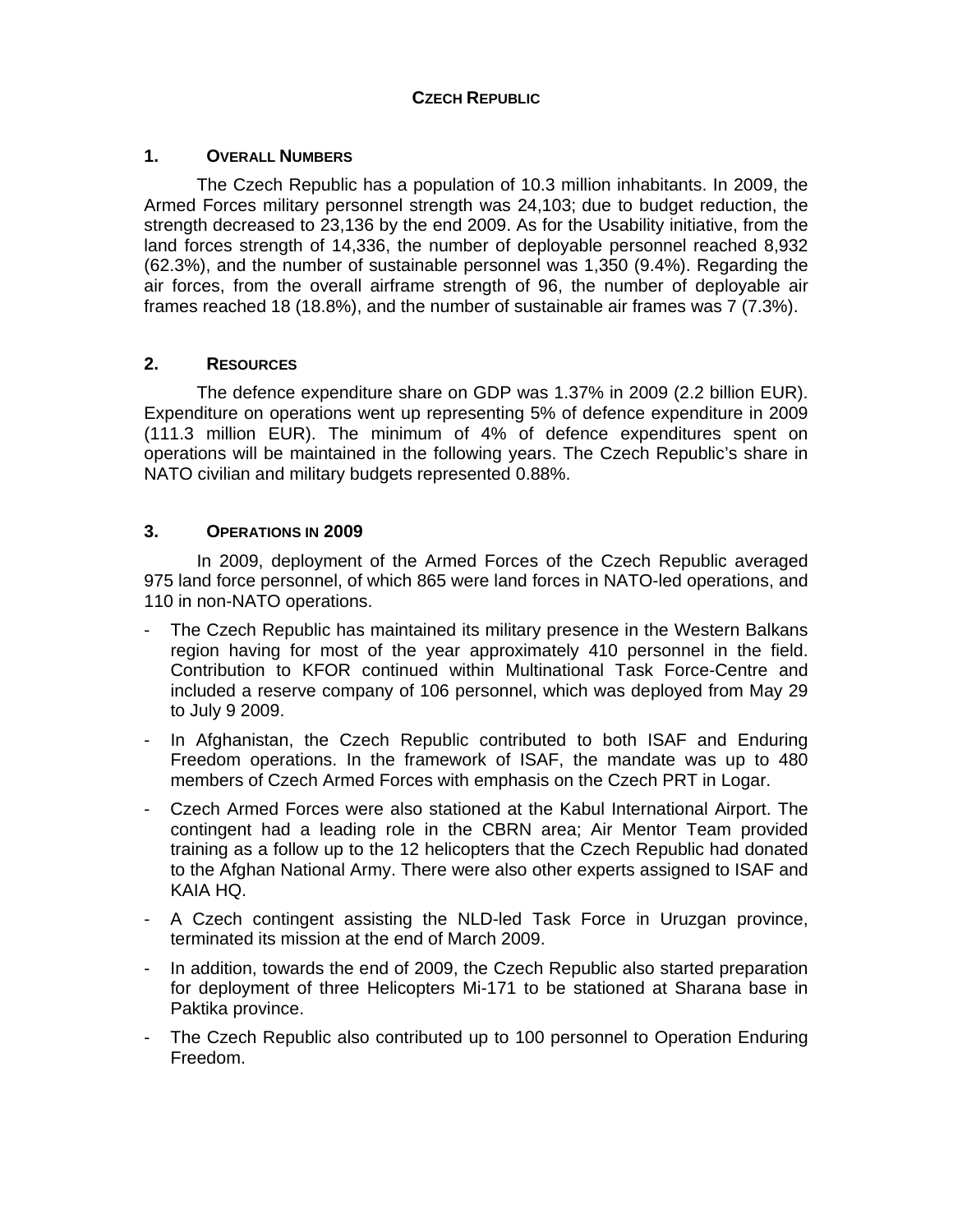- The Czech Republic concluded its contribution to the stability of Iraq at the end of February 2009, where we provided three military instructors for NTM-I in Baghdad.
- At the end of the first quarter of 2009, the Czech Republic also terminated the commitment of two officers to EUFOR TCHAD/RCA operation in Chad and Central African Republic.
- During the period from May 1 to August 31 2009 the Czech Republic participated in NATO Air Policing Operation in the Baltic States by providing 4 JAS 39 Gripen Fighters including a contingent of up to 75 persons.
- During November 2009 the Czech Republic deployed three staff officers to the mission of the Multinational Forces and Observers in Sinai.
- In addition, up to 10 military observers were serving in UN peacekeeping missions in Georgia, Democratic Republic of Congo, Kosovo and Afghanistan.

#### *Operations – Further Ambitions*

The Czech Republic plans to keep the current level of its contributions to NATO operations, while focusing on strengthening the qualitative aspects of provided capabilities:

- In Kosovo, the Czech Republic intends in 2010 to maintain the level of presence approximately up to 320 personnel plus a reserve company of up to 102 personnel. From the Gate 2 the Czech Republic is ready to provide ORF Battalion.
- In Afghanistan, the PRT of up to 285 personnel will continue to operate in the Logar province. Presence on KAIA airfield will also continue and will be broadened to include training on Mi17. The Czech Republic will continue to provide three medium transport helicopters under ISAF at Sharana base in Paktika. Later in 2010, an OMLT will be deployed in Wardak province with up to 55 persons for mentoring ANA battalion (kandak).
- The overall involvement in ISAF mission is mandated to increase to 535 personnel in 2010.
- In 2012 the Czech Republic intends to participate again in NATO Air Policing Operation in the Baltic States by providing the same capabilities as in 2009.

#### **4. STANDBY FORCES**

The NATO Response Force represents an important vehicle driving Czech Armed Forces transformation. In 2009, the Czech Republic contributed to the NRF rotations with a wide range of capabilities, the most significant contributions being ISTAR unit PSS VERA with 86 personnel and CBRN unit of up to 90 personnel within the NRF-12 rotation (total contribution to the rotation being 229 persons).

Czech contribution to NRF-13 rotation was limited to 3 personnel within the NBC Joint Assessment Team. This was due to its concurrence with the role of the lead nation within the CZE-SVK EU Battlegroup in the second half of 2009. Its Czech part consisted of up to 1,800 personnel. The Czech Republic has also offered forces for the UN Standby Arrangement System.